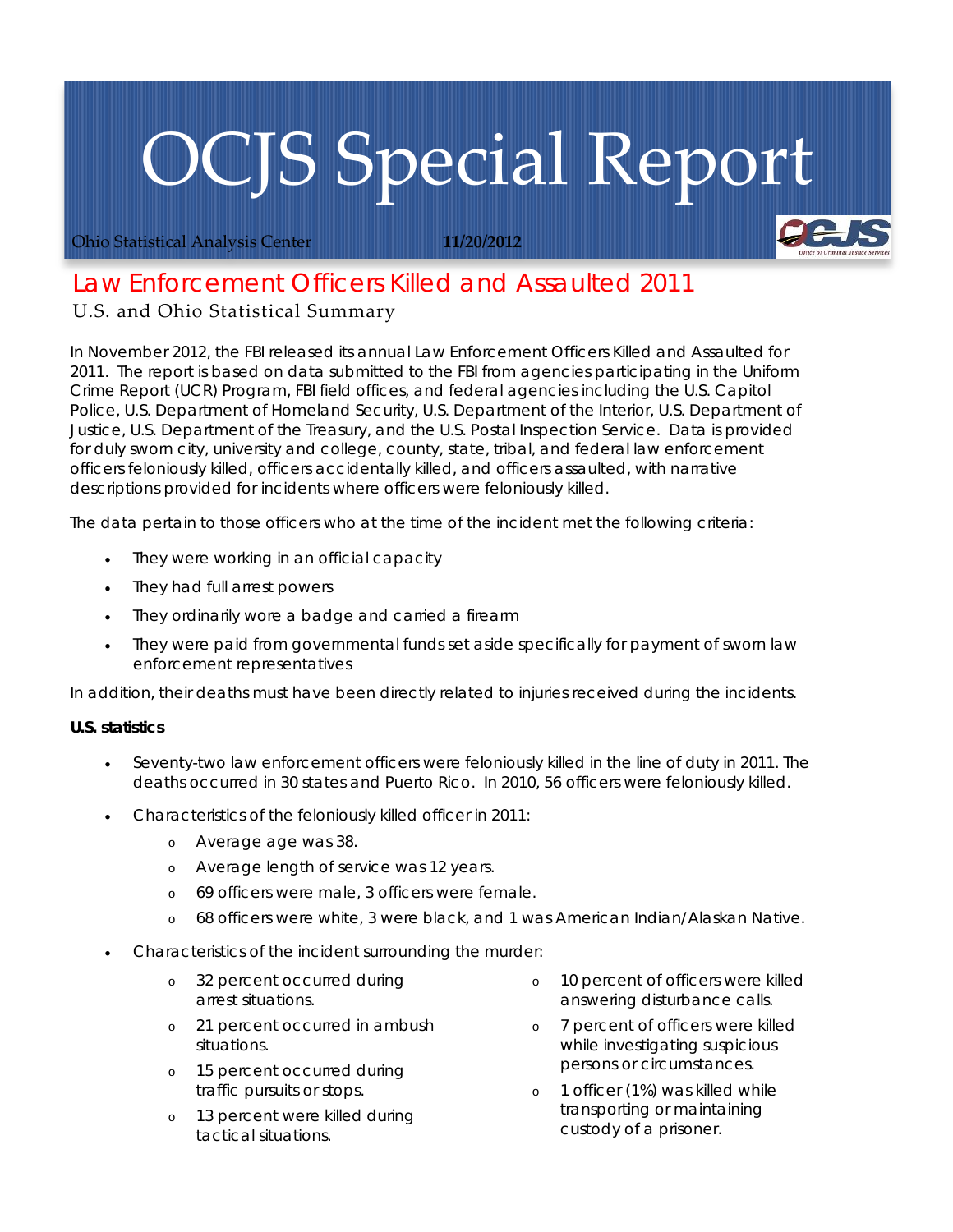- o 1 officer (1%) was killed while conducting investigative activity.
- Sixty-three of 72 (88%) officers were killed by a firearm. Of these, 79 percent were killed with handguns, 11 percent were killed with rifles, and 10 percent were killed with shotguns. Ten officers attempted to fire their own weapon and 17 fired their own weapon during the incidents. Thirtythree percent of firearm deaths of officers occurred when the distance between the victim and offender was between 0-5 feet.
- Seventy-one percent of all officers feloniously killed were wearing body armor at the time of their murder.
- Seventy-seven identified offenders were associated with the 72 homicides. The average age of the alleged offenders was 32 years. All but two were male. Of those whose race was reported, fortythree were white, 29 were black, 2 were American Indian/Alaskan Native, and 1 was Asian/Pacific Islander. Eighty-three percent had prior criminal arrests, and 22 percent were under judicial supervision at the time of the felonious incident.
- There were 53 accidental deaths of law enforcement officers in 2011. Thirty-five died as the result of a vehicle accident, including automobile (30), motorcycle (4) and aircraft (1) accidents. Five were struck by vehicles (directing or stopping traffic, assisting motorists). Four were accidentally shot as a result of crossfire or other firearm mishaps. Nine officers died as the result of other accidental causes.
- 54,774 officers were assaulted in the line of duty, a rate of 10.2 per 100 sworn officers. Eighty percent of these officers were assaulted with personal weapons, such as hands, fists, or feet. Twenty-seven percent of all assaults resulted in an injury.
- One-third of officers were assaulted while handling a disturbance call. In other circumstances, 15 percent were assaulted while attempting arrest, 13 percent while handling, transporting, or in custody of a prisoner, 9 percent while investigating a suspicious person or circumstance, and 9 percent were assaulted during a traffic pursuit or stop.
- Over a 10-year period, 42 percent of felonious killings of officers occurred in the A.M. hours between midnight and noon, while the remaining 58 percent occurred in the P.M. hours. In 2011, the six-hour stretch between 10 P.M. and 4 A.M. accounted for 35 percent of felonious killings. Interestingly, however, 14 percent (10 incidents) occurred during the daytime hours of 10 A.M noon. The six-hour stretch between 8 P.M. and 2 A.M. was the most active time for felonious assaults on officers, as 42 percent of all assaults occurred during this time period.

### **Ohio statistics**

- There were four felonious officer killings in Ohio in 2011, which is the greatest number of felonious officer killings Ohio has seen since 1997. Since 2002 there have been 17 felonious killings in Ohio. Three of the four officers were killed with a firearm, and one was killed by a vehicle.
	- o A 40-year-old deputy sheriff with the Clark County Sheriff's Office was shot and killed in an unprovoked attack on January 1. The deputy, who was a 12-year veteran of law enforcement, and a sergeant responded to shots fired at a trailer park in Springfield. Once on the scene, the deputy, who was wearing body armor, began gathering evidence and photographing the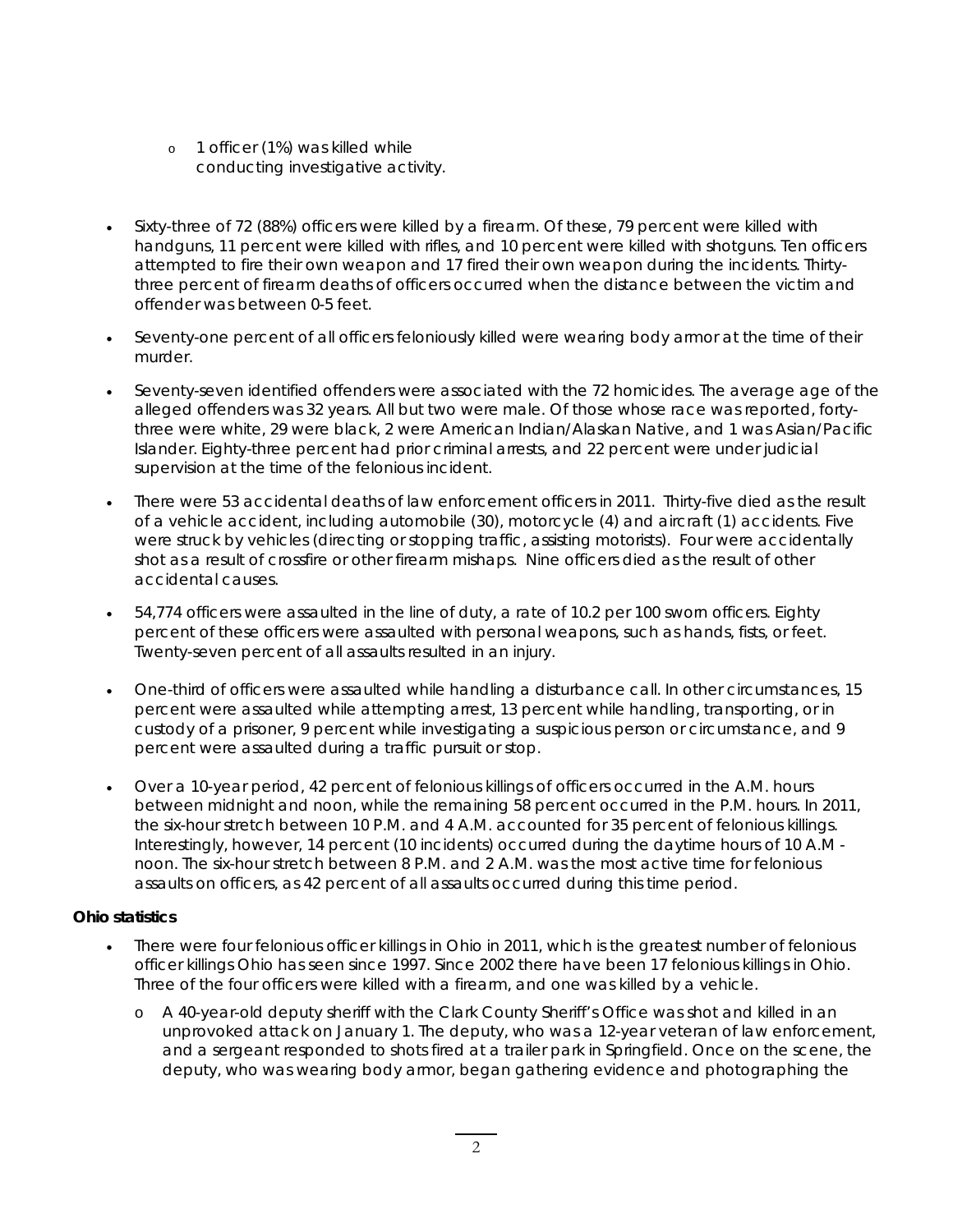scene where the shots were allegedly fired. A man exited one of the trailers and shot the deputy in the head with a 12-gauge shotgun. The sergeant ran to the area but was unable to get to her. After calling for assistance, several officers arrived on the scene. Officers prepared to remove the victim deputy when the suspect began shooting at them. An exchange of gunfire ensued. Another officer was shot but was not killed. Special Response Teams from multiple jurisdictions arrived on scene and removed the victim to take her to the hospital, where she later died. It was later found that the 57-year-old suspect apparently died in the shootout with officers.

- o A 61-year-old retired police officer with the Columbus Division of Police died as a result of injuries sustained in an attempted arrest 31 years earlier. On December 18, 1979, the officer, who was 30 years old with 8 years of law enforcement experience, was on patrol in his cruiser. He observed two individuals behaving suspiciously and followed them. They entered a store and the officer followed. The first suspect responded to the officer's request for identification, but the second refused and attempted to reach his right hand into his left front inside coat pocket. The officer grabbed his arm and pulled it back out of his coat. The first suspect moved in from behind and struck the officer in the face. A struggle ensued and the first suspect fell to the floor. The officer reported that his gun fell out of his holster and while he and the first suspect were struggling for the gun, the officer was shot in the rear lower torso/back by the second suspect. Both suspects fled on foot but were tracked to the residence of one of the suspects. Both suspects surrendered after tear gas was shot into the residence. The shooter, a 16-year-old male who was under the influence of narcotics and alcohol, was tried as an adult, found guilty, and sentenced to 25 years in prison. The first suspect was sent to the Ohio Youth Commission. The victim officer was retired on disability after sustaining permanent paralysis below the waist. An autopsy confirmed that his death was a direct result of complications from his injuries.
- o A 30-year-old patrol officer with the Sandusky Police Department was shot and killed on March 19 while attempting to make a traffic stop. Around 3 A.M., the officer, who had nearly 9 years of experience, was traveling in his patrol vehicle when he observed a man riding a bicycle without headlights and attempted to stop him. When the officer blocked the bicycle's path with his car, the man began riding on the sidewalk. The officer exited his vehicle as the man approached the back of the passenger side of the vehicle. The officer ordered the man to get his hands out of his coat, but the man drew a .38-caliber revolver and fired four shots at the officer. He then fired two more shots as he walked around the back of the vehicle. The officer fell to the ground but was able to return fire, striking the offender twice. The offender ran from the scene and was found hiding a short distance away. The officer, who was wearing body armor, was struck in the lower back, arm, and upper back. The officer died from the wound to his upper back, where a round entered through the armhole of his vest. The offender was charged with aggravated murder, having a weapon while under disability, and carrying a concealed weapon. He was under the influence of alcohol and drugs the night of the shooting. He was known to police and had a prior criminal history including murder and police assault.
- o A 36-year-old sergeant with the Warren County Sheriff's Office was killed during a felony traffic pursuit in Lebanon. The pursuit stretched for 12 miles across the county and the suspect's vehicle reached speeds in excess of 120 mph. The suspect also drove directly into the path of oncoming deputies' vehicles, causing the deputies to take evasive actions to avoid a head-on collision. At an intersection on which the suspect was traveling, the sergeant parked his vehicle and attempted to deploy a tire-deflation device. When the vehicle approached the sergeant's location, the driver veered off the highway and struck the sergeant. The sergeant suffered multiple injuries and was killed instantly. Additional units arrived within seconds to find the victim sergeant, but were unable to locate the suspect. Air support and K-9 units were brought in to assist with the search, and K-9 units helped a deputy locate the suspect. The 22-